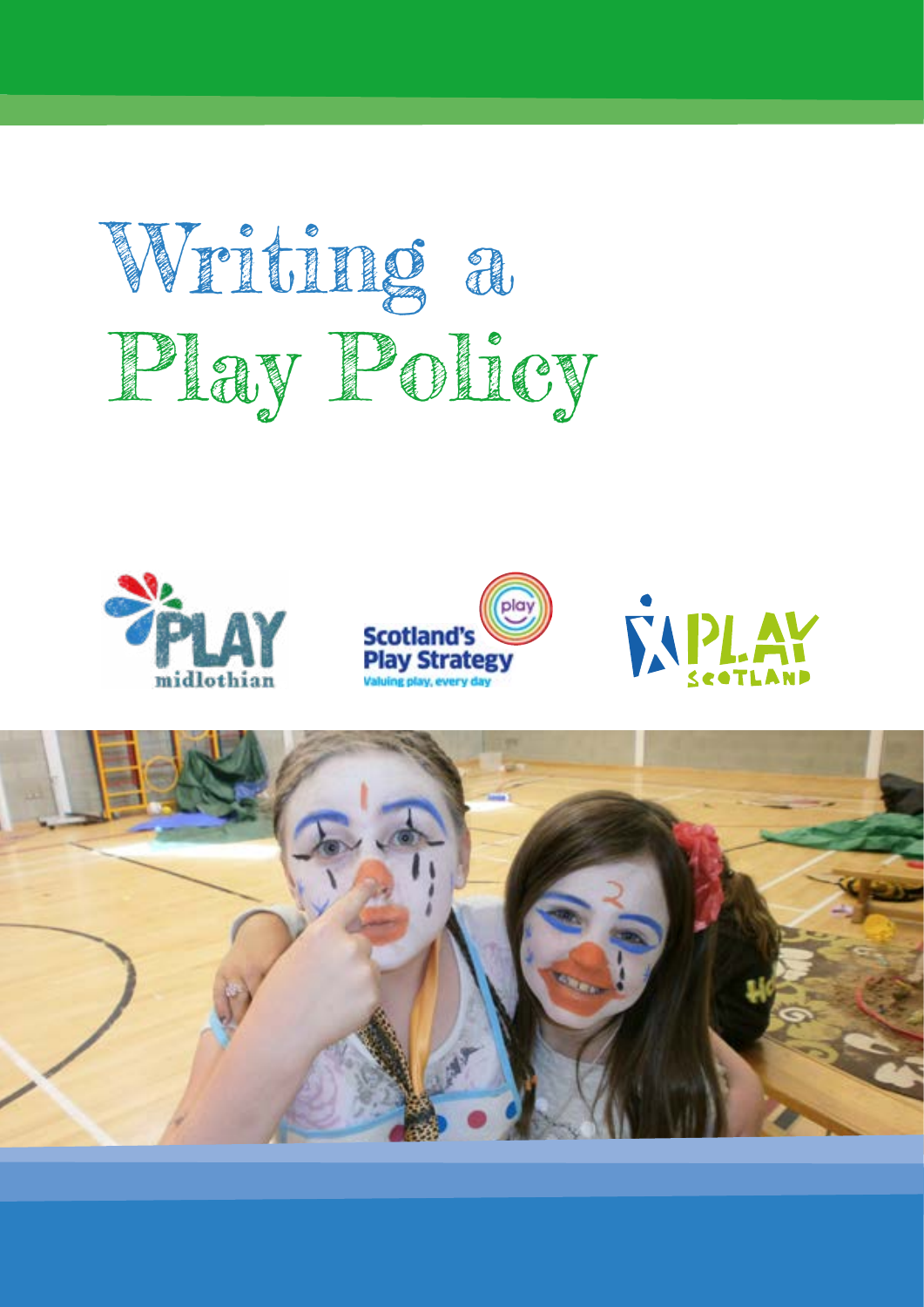# Introduction

This is a tool is for individual settings to use to develop their own play policy. **Play Midlothian** and **Play Scotland** collaborated on this document, drawing on their collective experience of play and play policies. We hope providers and projects across Midlothian and Scotland will find this useful in supporting children's need for, and right to, play.



## What is a play policy?

A play policy is a helpful – perhaps essential – document for settings to clarify and communicate their approach to children's play, in a form that has approval from the management committee or other governing group.

It can be particularly helpful to create an external facing policy, that both guides the setting's team and informs parents/carers and other interested people on the setting's approach to supporting children's play.

As with other policies, it does not state specific planned actions, but the principles that guide the setting's approach.

### Purpose and scope

This document is aimed at settings that have an approach to play to put into words, but would like some tools to make that quicker and easier.

This document does not provide background guidance on play, or in-depth guidance on how to develop a play policy, which is often a wider process than the writing of the document itself. The steps you would ideally take along the way will depend on your specific context. Play Midlothian's training courses (including 'Developing a Play Policy') are options for additional guidance if needed and Play Scotland has additional resources on their Playful Learning pages.

Rather than provide an example policy for settings to adopt, we decided to provide prompts for you to create a policy that is suited to your setting – it needs to work for your context.

Clarify and communicate your approach to children's play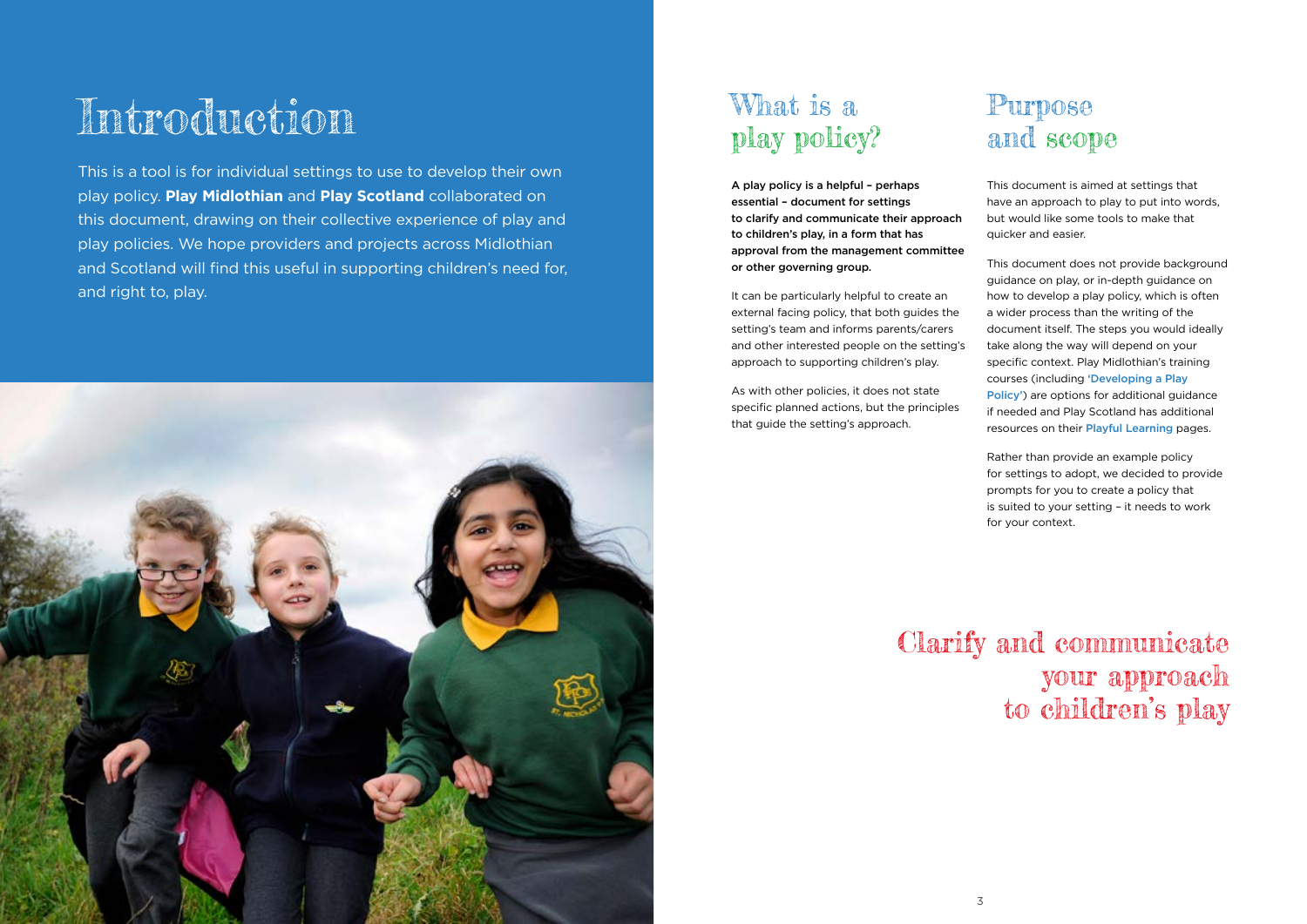

### How to use this guide 1. What is play?

The remainder of this document provides sections you can work through, to consider the different elements that your setting might want to include. You may wish to use the below section headings as the structure for your play policy. Or you may find your own preferred heading structure emerges once you have some ideas for the text. **The policy would ideally be a fairly short document (of 1-3 pages max)**, with a higher level focus that can guide operational plans.

The examples provide text you could include in your policy for description and context, but by themselves these would not make the document a policy. Take care not to write a collection of information on play. Information should be minimal and illustrative, or help back up your approach. You also need to consider the relationship between the information and the principles and approach your specific setting will follow, and include this too – this should be the main thrust of the document.

For example, imagine that when working through the **'What is play?'** section the definition that most strikes a chord is from the playwork principles:

Within your play policy, it may be helpful to explore the **definition of 'play'**. Play can mean different things to different people (due to differing professional backgrounds and goals), and that might be reflected in your practice. You should aim to use a definition that you find aligns closely with the values, ethos and practice within your setting. Laying out what it means to your setting will provide a foundation upon which to build the rest of your policy.

*"Play is a process that is freely chosen, personally directed and intrinsically motivated. That is, children and young people determine and control the content and intent of their play, by following their own instincts, ideas and interests, in their own way, for their own reasons."*

You may decide to use this definition and include in your policy, in your own words, for example: Our staff will fully support the play process as it unfolds, and not unnecessarily restrict or influence how children play.

You could think about this as you work through the guide, or choose your contextual information first, then think about the link to your principles and approach. The final section of this document prompts this process.

It could be helpful to consider whether another form of wording – such as playful learning, the arts, or physical activity – describes your approach. Or perhaps your setting works with a combination of approaches. If so, consider whether these would constitute separate policies, or if you need to include further definitions and clarifications in your play policy, or if they would group together better under a broader title than 'play policy'. The examples in this document are specific to play.

A few different definitions are suggested below. You may wish to select more than one. Further reading is suggested at the end of this document where you might find other examples that are more appropriate for your setting.

The UNCRC Handbook (2007) describes play: *"As possibly the most interesting (of the group of concepts) in terms of childhood in that it includes activities of children which are not controlled by adults."*

Article 31 of the United Nations Convention on the Rights of the Child (UNCRC) states: *"States Parties recognise the right of the child to rest and leisure, to engage in play and recreational activities appropriate to the age of the children and to participate freely in cultural life and the arts."*

The UNICEF Children's version says simply: *"Every child has the right to rest, relax, play and to take part in cultural and creative activities."*

General Comment No.17 of the UNCRC states that: *"Play is any behaviour, activity or process initiated, controlled and structured by children themselves. Play happens whenever and wherever there is an opportunity to play. The key characteristics of play are fun, uncertainty, challenge, flexibility and non-productivity. These factors contribute to the enjoyment of playing and the incentive to continue playing."*

The Playwork Principles state that: *"Play is a process that is freely chosen, personally directed and intrinsically motivated. That is, children and young people determine and control the content and intent of their play, by following their own instincts, ideas and interests, in their own way, for their own reasons."*

German educationalist Friedrich Froebel suggests that: *"Play is the highest expression of human development in childhood, for it alone is the free expression of what is in a child's soul."*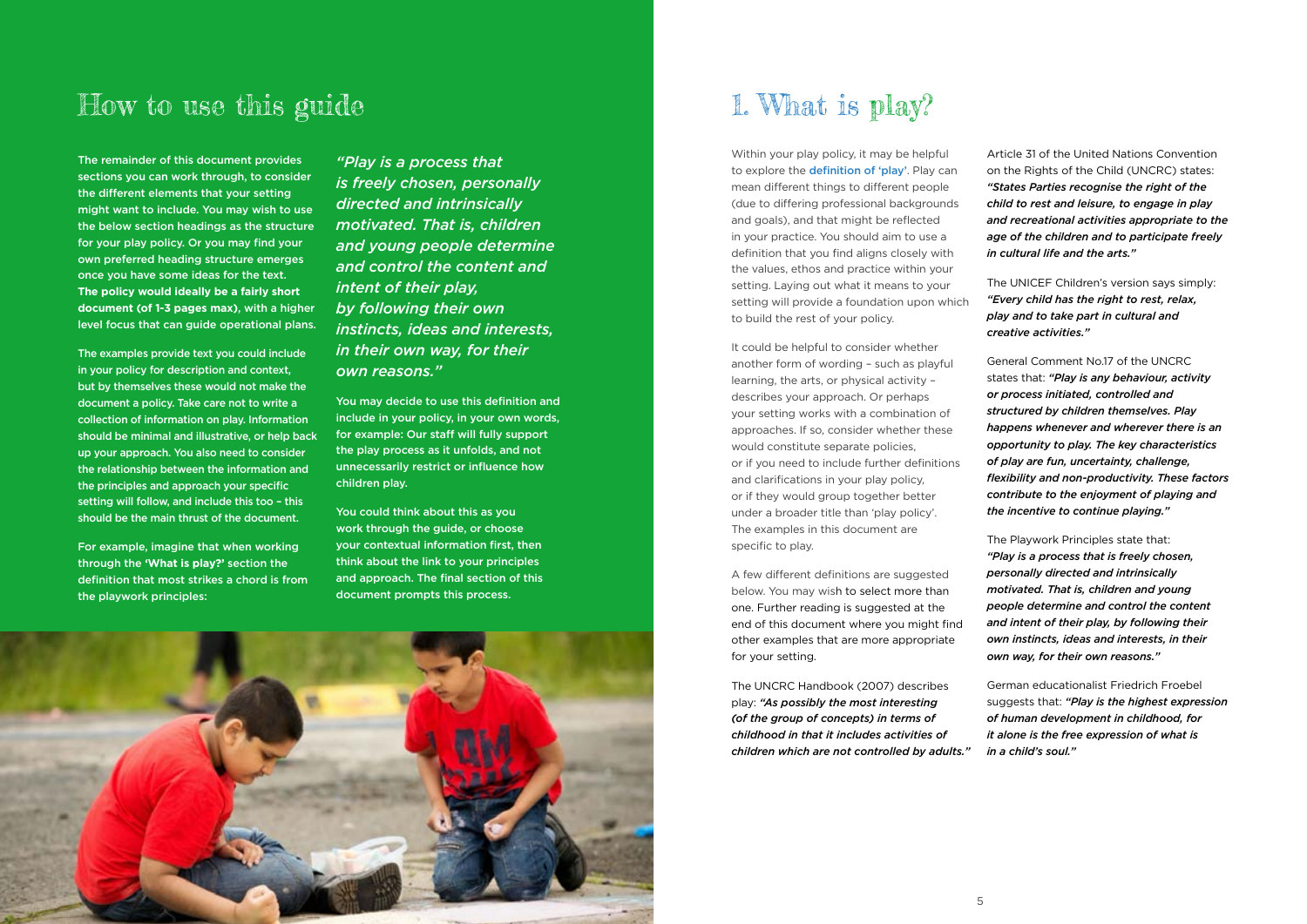### 2. What are the benefits of play? 3. Children's voices

Once you have defined play, it is important to set out why play is of benefit to children. This adds strength to other arguments you may wish to include, particularly if you enable play that could be seen as risky, unconventional or chaotic to an untrained observer.

Below are a few different perspectives on the benefits of play. You may wish to use more than one, or find others from different sources that you feel align better with your setting.

In Play Scotland's Play Types Toolkit: Bringing more play into the school day (2012) it has been noted that: *"The benefits of play are broad, encompassing: Health and wellbeing; Early childhood development; Cognitive development; Physical activity; Mental health; Emotional wellbeing; Social development; Learning about risk and challenge; Play as therapy."*

*"Playing outdoors supports wider learning by helping to boost creativity, imagination and understanding. These benefits are enhanced further when playing outdoors in diverse green spaces and natural landscapes."* (Outdoor Play and Learning Coalition Statement).

In Play for a Change, Lester & Russell argue: *"Play creates a brain that has increased flexibility and improved potential for learning later in life."*

*"To a child, play is about having fun, but to society it is much more. Play is essential to healthy development from birth to adulthood, contributing to capacity for learning, resilience and the development of physical, cognitive, social and emotional skills."* (Play Strategy for Scotland: Our Vision).

The National Playing Fields Association's document Best Play: What play provision should do for children states that: *"Play can be fun or serious. Through play children explore social, material and imaginary worlds and their relationship with them, elaborating all the while a flexible range of responses to the challenges they encounter. By playing, children learn and develop as individuals, and as members of the community."*

Playwork theorist Bob Hughes said that: *"Play is an essential part of a happy, healthy childhood and when children play their brains do two things: they grow and become organised and usable."*

**Time:** Children need plenty of time to play. As well as short bursts of play at regular intervals through the day, children benefit from opportunities to immerse themselves in play for more extended periods of time.

We suggest it is good practice for children to feed into the creation of your play policy – after all, they are the key beneficiaries. This could form a section of its own, but is perhaps best woven throughout – highlighting children's voices throughout your policy will make it lively and more interesting to read. You could use existing consultation and evaluation results, or set up a new process.

Fun and engaging methods encourage children to share their perspectives and ideas. Children can be supported to express their opinions via different modes, for example talking, writing, drawing, or photography. Several tools and methods are available to help you gather children's views, and a quick search on the internet will bring up many different ideas.

Alongside the input from children, consultation with all staff and parents/ carers should also happen. This ensures that everyone feels part of the process and that their views and ideas feed into creating the policy/statement.

Play Scotland has produced a toolkit called Getting it Right for Play which has a questionnaire that can be used with children to obtain their views. There is also a 'scribble sheet' that can be used with children and young people.

East Lothian Play Association have developed a resource called Pac-a-Map which can be adapted to suit.

It is important to outline for parents and carers the possible range of play opportunities/ activities you may enable in your setting (whether through the particular environment and resources, or through your permission or encouragement). This section lists some possibilities, the descriptions of which should be amended to reflect your own provision. There may be some you would need more training or support on before you would be comfortable including, or others not mentioned here that are particular to your setting.

To support this process, you could work your way through the following four overarching considerations (from Play Scotland's 'Play Types Toolkit: Bringing more play into the school day) and could consider including these headings in your policy:

## 4. Play opportunities

### Set out why play is of benefit to children

Environment: The physical environment is a platform for play. Children need spaces that they can use in their own way and which offer variety, flexibility and, especially outdoors, challenge and natural features.

Resources: Suitable resources for playing, such as loose parts, natural materials, etc., enable children to extend and elaborate on their play activity.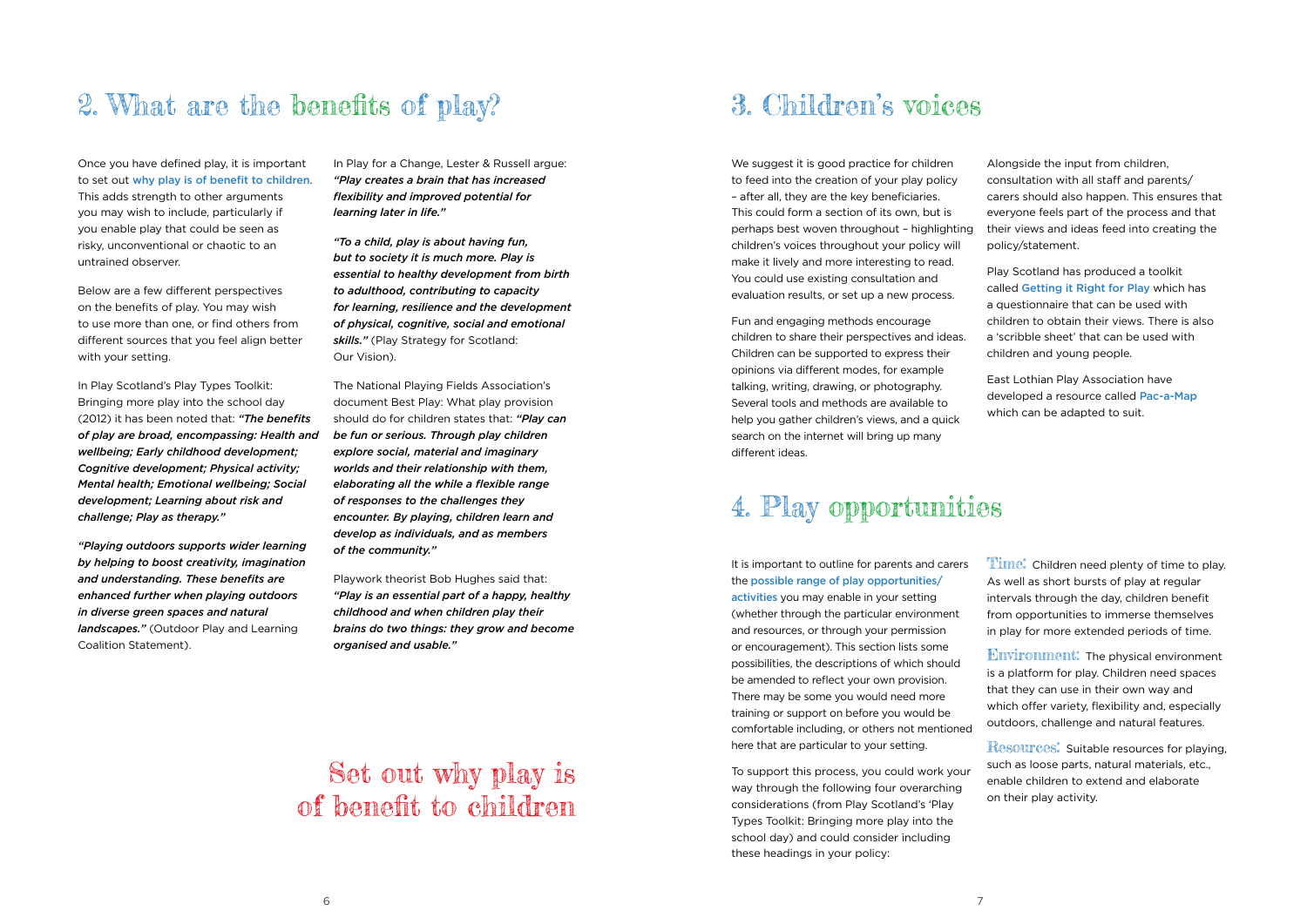### **Permission:** Children will play with

language, ideas and actions in environments where experimentation is valued. Adults' response to playing and learning shows this through 'permission' for trial and error; being allowed to figure things out yourself; collaborating; testing concrete properties of the physical world or abstract ideas and concepts.

Below are some other aspects of play you might want to consider in relation to the environment or ways of playing children may explore. These were originally adapted from information contained in Best Play: What play provision can do for children by Play Midlothian, to aid planning for their play sessions. (Best Play has other content you might find useful for your policy, such as seven play objectives).

- Identity experiencing different cultures, and experimenting with character and personality.
- Concepts exploring concepts including measurement, mapping, direction, dimensions, size and sequence.
- The senses stimulating the senses (sight, sound, touch, taste and smell).
- Varied landscapes and environments.
- The elements water, air, earth and fire.
- Loose parts materials with no set purpose that can be moved around, combined, and used by children in a multitude of ways.
- A variety of resources and tools.
- Provision of "focuses" or "provocations" to spark children's ideas and play.
- Physical play and risk.

Free to Play outlines that: *"Something may be described as having high play value if children are able to play with it in many different ways, integrate it into their own play or use it to expand or elaborate on their own ideas and actions. A tree stump may have huge play value as a spark to the imagination: a stage, a den, a prison, to jump off or lie on."*

We also suggest that you *include your* setting's approach to risk and challenge when children are playing. It is important to put play that carries risks into the context of the benefits those challenges have for children. Making it clear why you allow children to engage in this kind of play, and the process you use to manage this, will help to ensure that parents/carers are informed and supportive of what you are doing.

*"Playing outdoors enhances learning and is fundamental for children and young people to thrive in health, wellbeing and development. It is our shared responsibility to support and enable all of Scotland's children and young people to access our diverse greenspaces and natural landscapes and to empower them to enjoy these spaces for the purposes of playing and learning."* (Outdoor Play and Learning Coalition Statement).

The Loose Parts Play Toolkit states that: *"Loose parts create richer environments for children, allowing them to do what they need to do, to follow their interests and go where their curiosity takes them."* And that *"Loose parts are about real world learning for all children and young people. The process of introducing them and of playing with them involves collaboration, sharing thinking, problem-solving and decision-making."*

### The Play Types Toolkit cites that:

*"Moyles demonstrated that for every aspect of children's development, there is a form of play. In combination, all of them support aspects of physical, intellectual and socialemotional growth and therefore a balance of experience of each of these types of play is beneficial to children."*

The document Managing Risk in Play Provision has lots of useful information that could be u sed to think about this section of the policy and generate discussion between the various policy stakeholders. It also has information on how we can manage risk through a riskbenefit assessment (RBA) approach. RBA's should be used to identify the benefits, as well as the risks, relating to the opportunities or activities that children explore within the setting. Additionally, you may want to include that all staff carry out on-the-spot risk-benefit assessment (dynamic RBA) when they are observing and supporting children during play. It may also be worth noting that this is something that children are good at doing themselves, and can, if required, be supported in by the adults around them.

There are many helpful resources on risk and challenge in play and some are quoted here.

*"Striking the right balance between protecting children from the most serious risks and allowing them to reap the benefits of play is not about eliminating risk. Nor is it about complicated methods of calculating risks or benefits. In essence, play is a safe and beneficial activity. Sensible adult judgements are all that is generally required to derive the best benefits to children whilst ensuring that they are not exposed to unnecessary risk."* (Children's Play and Leisure: Promoting a balanced approach).

*"All children both need and want to take risks in order to explore limits, venture into new experiences and develop their capacities, from a very young age and from their earliest play experiences. Children would never learn to walk, climb stairs or ride a bicycle unless they were strongly motivated to respond to challenges involving a risk of injury. Disabled children have an equal if not greater need for opportunities to take risks, since they may be denied the freedom of choice enjoyed by their non-disabled peers."* (Managing Risk in Play Provision: A Position Statement).

*"The Care Inspectorate supports care service providers taking a positive approach to risk in order to achieve the best outcomes for children. This means moving away from a traditional deficit model that takes a riskaverse approach, which can unnecessarily restrict children's experiences attending registered services, to a more holistic riskbenefit model. For example, we encourage services to use risk assessment to support children to enjoy potentially hazardous activities such as woodwork using real tools, exploring nature and playing in the mud and rain. We do not expect written risk assessments to be carried out for daily play activities."* (Care Inspectorate Position Statement 2016).

### 5. Our approach to risk and challenge in play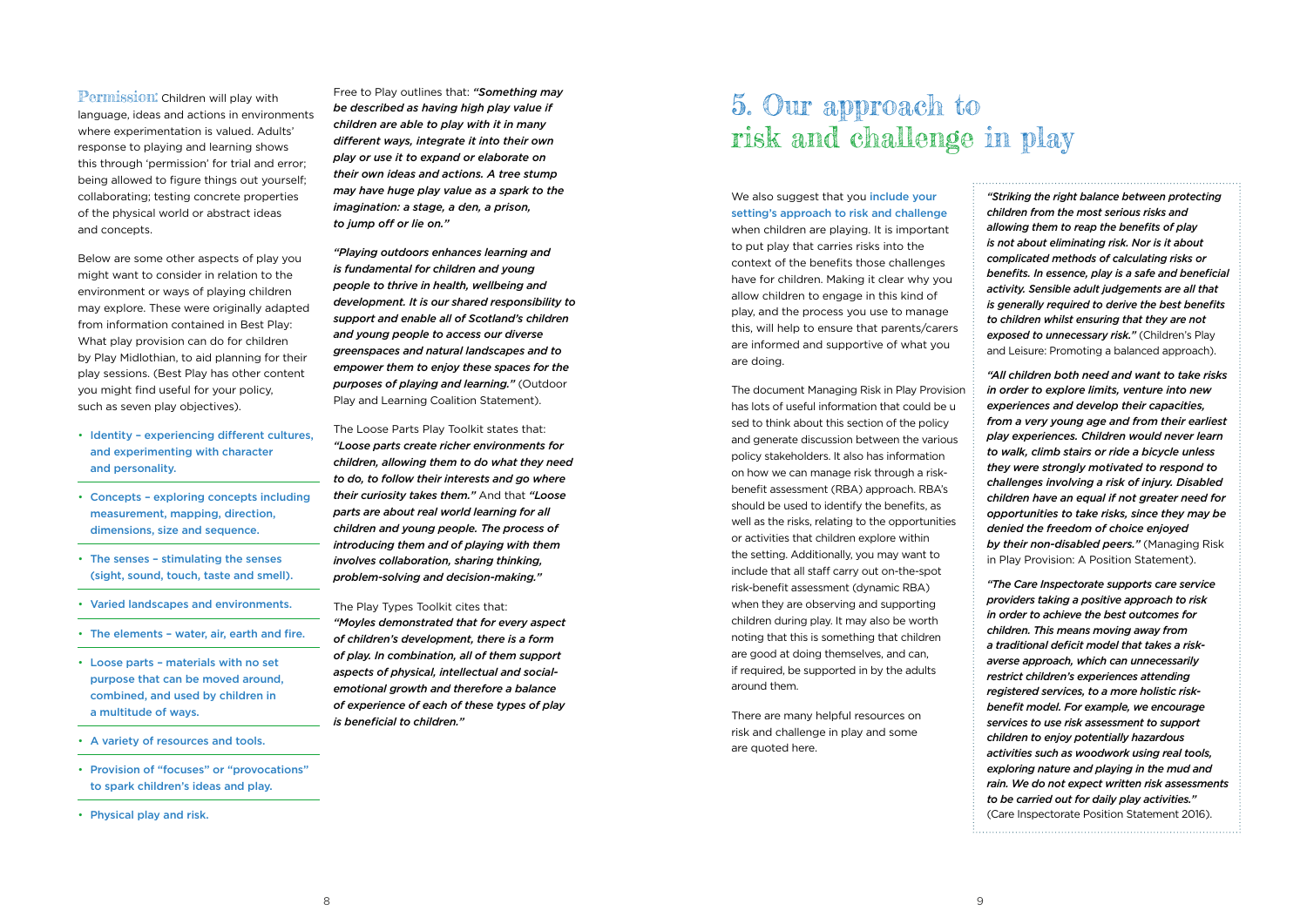You likely now have a variety of content for your play policy. This final section of our guide is to encourage you to check that you have included information about your principles and approach – your promises for children's play.

These would most likely be spread throughout the document, in the relevant sections. Another approach would be to keep other types of information brief, for context, and collate all the intentions of your setting under a final 'promises for play' heading. However, it may be easier for external readers to understand your approach in direct response to the associated definitions and context.

Essentially, you will need to review the text you have created, think about what you are hoping to convey, and decide on the final structure you think best helps the reader to navigate this.

You may wish to put an overarching promise for play at the outset of your policy, to open with a strong statement of intent. For example, include a 'principles' section in which you state your setting's commitment to upholding children's right to play (or whatever focus or form of wording feels most relevant to you).

It is advisable to think about your promises for play as a team, creating a space for open and honest dialogue. This a good way to encourage staff and volunteers to think about their own values and beliefs around children's play, and how these might influence their practice.

You could use questions prompts such as the below to guide this discussion:

- What do staff and volunteers aim to do within the setting in terms of supporting children's play rights?
- What are the key aspects of facilitating children's play that staff will be expected to be aware of and respect?
- If you are in a school, what is the difference between the play you provide in the classrooms and the play that happens in the playground?

This would support people to think about ideas and issues, and unpick what that might mean for the children in your setting.

The below examples of 'promises for play' are not intended as recommendations of content, as that will depend on your setting, but more as a style guide for the wording of your policy:

- We will advocate for children's play needs to our wider community
- Even if we don't always understand why children are playing in a particular way, we will respect their play process
- Our aim will be to maximise the range of types of play children can engage in at every session
- We will ensure loose parts are available for children at every session, as we believe these offer children the most potential for their play
- We will primarily focus on free or cheap materials, and use toys selectively, to avoid promoting the commercialisation of children's play
- Our staff will ensure that resources are freely available for children to make their own selection from without needing to ask
- We will balance the risk of harm against the benefits of how children are playing, to promote their health and wellbeing in the round
- Staff will allow children to make mistakes and learn from these during play
- Staff will leave the content and intent of play to the children
- Staff will be willing and enthusiastic playmates for children, when invited into play by them

Once your policy is complete and approved, you will need to regularly review how well you are implementing your intended principles and approach, and if need be develop an action plan for improvement.

If your setting involves adults in a care, teaching, playwork or other support role with children (i.e. you are not approaching this from a public space perspective only), then it is important to consider the role of those adults in play.

This may be woven throughout the policy, or contained in its own section, or a combination. Each of the previous sections of this document have implications for the adults at the setting.

However, there may be additional points that only arise through considering the role of adults specifically. This could include, for example:

- The training or qualification requirements for adults working with play
- Specific roles such as School Play Champion (if your setting is a school that has, or would like to appoint, one)
- Listening to children and considering how they will be involved in an ongoing basis
- Partnerships (if applicable)
- The role of observation of play
- The role of reflective practice

The box opposite contains prompts to aid discussion on the role of adults in your setting. You may have other documents in mind that are more suited to your specific context.

*"Permission to play is often all many children need to play and a shift in attitude to one that values play is the single biggest change that adults can make to support children's play. To demonstrate a supportive attitude towards play we should ensure we do not:*

- *• dismiss it as frivolous and a waste of time*
- *• unnecessarily restrict it through fear*
- *• over regulate and over organise it*
- *• subvert it for other (adult) purposes"*  (The Role of Adults in Children's Play).

*"When children play they are engaging in a complex process that affects all aspects of their development. The role of the adult in play is equally complex, because the adult must develop a repertoire of responses that are appropriate to each individual play situation, appropriate for children at different points in their development and responsive to a range of individual needs."* And: *"From their very early days, babies and toddlers need opportunities to play freely. Adults should respond to their playful responses and be proactive in initiating these too."* (Free Play in Early Childhood).

*"The role of the playworker is to support all children and young people in the creation of a space in which they can play…Playworkers choose an intervention style that enables children and young people to extend their play. All playworker interventions must balance risk with the developmental benefit and wellbeing of children."* (Extracts from the Playwork Principles).

## 6. Adults and play 7. Our promises for play